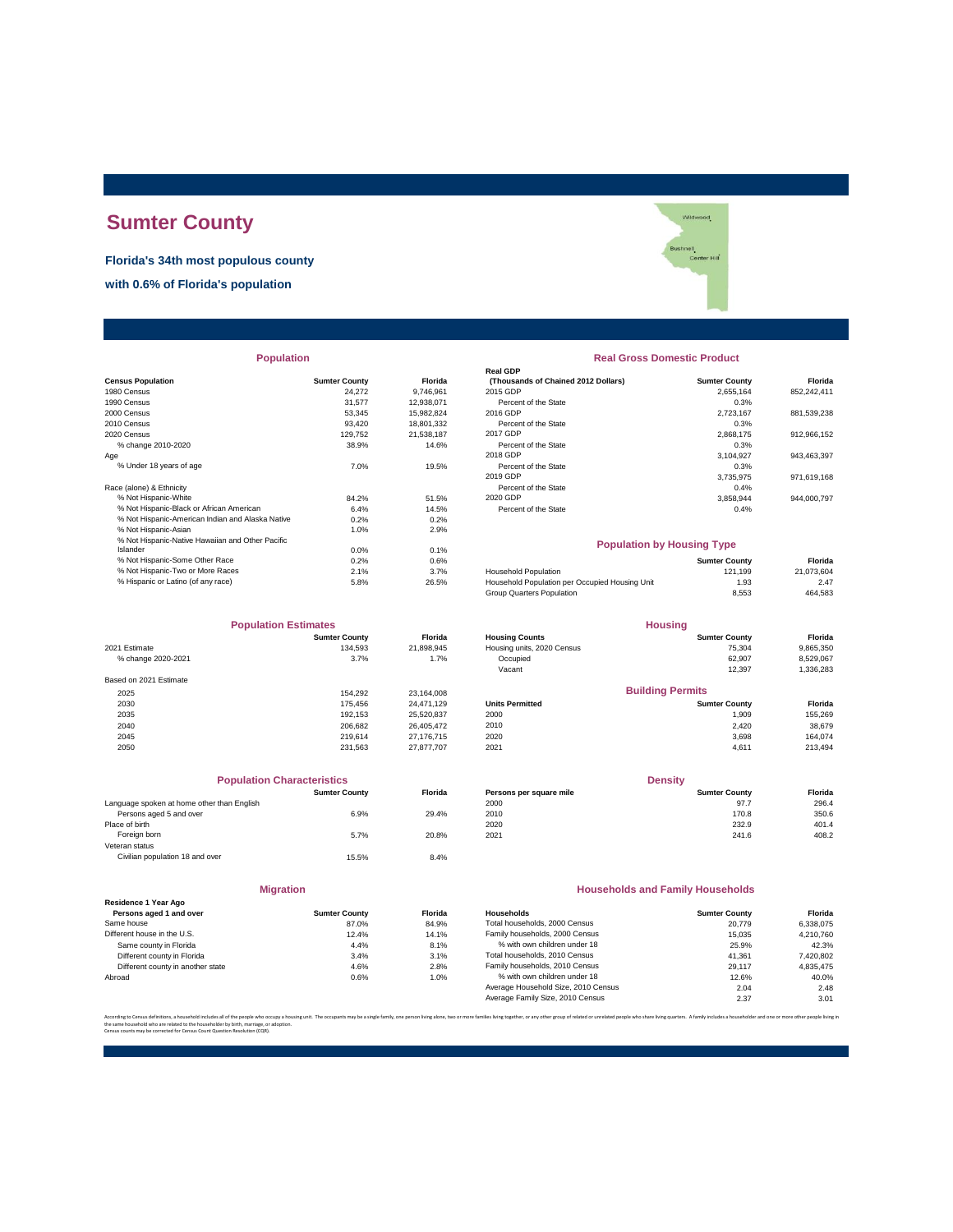## **Sumter County**

|                                                                              |                            |                         | <b>Employment and Labor Force</b>                      |                      |                      |
|------------------------------------------------------------------------------|----------------------------|-------------------------|--------------------------------------------------------|----------------------|----------------------|
| <b>Establishments</b>                                                        |                            |                         | <b>Establishments</b>                                  |                      |                      |
| 2020                                                                         | <b>Sumter County</b>       | Florida                 | % of All Industries, 2020                              | <b>Sumter County</b> | Florida              |
| All industries<br>Natural Resource & Mining                                  | 2,146<br>44                | 763,854<br>5,514        | All industries<br>Natural Resource & Mining            | 2,146<br>2.1%        | 763,854<br>0.7%      |
| Construction                                                                 | 212                        | 77,720                  | Construction                                           | 9.9%                 | 10.2%                |
| Manufacturing                                                                | 63                         | 21,822                  | Manufacturing                                          | 2.9%                 | 2.9%                 |
| Trade, Transportation and Utilities                                          | 388                        | 145,853                 | Trade, Transportation and Utilities                    | 18.1%                | 19.1%                |
| Information                                                                  | 23                         | 13,437                  | Information                                            | 1.1%                 | 1.8%                 |
| <b>Financial Activities</b>                                                  | 313                        | 83,911                  | <b>Financial Activities</b>                            | 14.6%                | 11.0%                |
| Professional & Business Services                                             | 427                        | 187,348                 | Professional & Business Services                       | 19.9%                | 24.5%                |
| Education & Health Services<br>Leisure and Hospitality                       | 277                        | 87,764                  | Education & Health Services<br>Leisure and Hospitality | 12.9%                | 11.5%                |
| <b>Other Services</b>                                                        | 213<br>118                 | 61,008<br>56,385        | <b>Other Services</b>                                  | 9.9%<br>5.5%         | 8.0%<br>7.4%         |
| Government                                                                   | 48                         | 5,895                   | Government                                             | 2.2%                 | 0.8%                 |
|                                                                              |                            |                         |                                                        |                      |                      |
| <b>Average Annual Employment</b>                                             |                            |                         | <b>Average Annual Wage</b>                             |                      |                      |
| % of All Industries, 2020                                                    | <b>Sumter County</b>       | Florida                 | 2020                                                   | <b>Sumter County</b> | Florida              |
| All industries                                                               | 31,489                     | 8,453,489               | All industries                                         | \$45,781             | \$55,840             |
| Natural Resource & Mining                                                    | 11.4%                      | 0.8%                    | Natural Resource & Mining                              | \$53,900             | \$37,710             |
| Construction                                                                 | 4.0%                       | 6.7%                    | Construction                                           | \$56,528             | \$55,840             |
| Manufacturing                                                                | 19.5%                      | 4.5%                    | Manufacturing                                          | \$38,073             | \$66,738             |
| Trade, Transportation and Utilities<br>Information                           | 0.5%<br>4.8%               | 20.6%<br>1.5%           | Trade, Transportation and Utilities<br>Information     | \$34,474<br>\$67,010 | \$49,342<br>\$93,360 |
| <b>Financial Activities</b>                                                  | 6.9%                       | 6.9%                    | <b>Financial Activities</b>                            | \$55,416             | \$84,295             |
| Professional & Business Services                                             | 20.9%                      | 16.1%                   | Professional & Business Services                       | \$47,627             | \$68,218             |
| Education & Health Services                                                  | 12.2%                      | 15.3%                   | Education & Health Services                            | \$22,618             | \$55,099             |
| Leisure and Hospitality                                                      | 1.7%                       | 11.9%                   | Leisure and Hospitality                                | \$34,074             | \$27,694             |
| <b>Other Services</b>                                                        | 0.1%                       | 3.0%                    | Other Services                                         | \$37,447             | \$41,131             |
| Government                                                                   | 16.4%                      | 12.5%                   | Government                                             | \$53,417             | \$58,821             |
| Industries may not add to the total due to confidentiality and unclassified. |                            |                         |                                                        |                      |                      |
| Labor Force as Percent of Population                                         |                            |                         |                                                        |                      |                      |
| Aged 18 and Older                                                            | <b>Sumter County</b>       | Florida                 | <b>Unemployment Rate</b>                               | <b>Sumter County</b> | Florida              |
| 2000                                                                         | 38.1%                      | 64.2%                   | 2000                                                   | 4.3%                 | 3.8%                 |
| 2010                                                                         | 29.5%                      | 61.8%                   | 2010                                                   | 12.9%                | 10.8%                |
| 2020                                                                         | 25.2%                      | 58.6%                   | 2020                                                   | 8.5%                 | 8.2%                 |
| 2021                                                                         | 24.8%                      | 59.0%                   | 2021                                                   | 5.3%                 | 4.6%                 |
|                                                                              |                            |                         | Income and Financial Health                            |                      |                      |
| Personal Income (\$000s)                                                     | <b>Sumter County</b>       | Florida                 | Per Capita Personal Income                             | <b>Sumter County</b> | Florida              |
| 2000                                                                         | \$830,686                  | \$472,851,789           | 2000                                                   | \$15,458             | \$29,466             |
| 2010                                                                         | \$2,859,564                | \$732,457,478           | 2010                                                   | \$30,329             | \$38,865             |
| 2011                                                                         | \$3,327,597                | \$771,409,454           | 2011                                                   | \$33,951             | \$40,482             |
| % change 2010-11                                                             | 16.4%                      | 5.3%                    | % change 2010-11                                       | 11.9%                | 4.2%                 |
| 2012<br>% change 2011-12                                                     | \$3,852,308<br>15.8%       | \$800,551,723<br>3.8%   | 2012<br>% change 2011-12                               | \$37,869<br>11.5%    | \$41,475<br>2.5%     |
| 2013                                                                         | \$4,141,542                | \$802,975,701           | 2013                                                   | \$38,713             | \$41,069             |
| % change 2012-13                                                             | 7.5%                       | 0.3%                    | % change 2012-13                                       | 2.2%                 | $-1.0%$              |
| 2014                                                                         | \$4,459,095                | \$861,412,339           | 2014                                                   | \$39,688             | \$43,388             |
| % change 2013-14                                                             | 7.7%                       | 7.3%                    | % change 2013-14                                       | 2.5%                 | 5.6%                 |
| 2015                                                                         | \$4,855,719                | \$919,834,894           | 2015                                                   | \$41,421             | \$45,493             |
| % change 2014-15                                                             | 8.9%                       | 6.8%                    | % change 2014-15                                       | 4.4%                 | 4.9%                 |
| 2016                                                                         | \$5,366,427                | \$954,069,719           | 2016                                                   | \$43,898             | \$46,253             |
| % change 2015-16                                                             | 10.5%                      | 3.7%                    | % change 2015-16                                       | 6.0%                 | 1.7%                 |
| 2017                                                                         | \$5,784,124                | \$1,023,131,116         | 2017                                                   | \$46,163             | \$48,774             |
| % change 2016-17                                                             | 7.8%                       | 7.2%                    | % change 2016-17                                       | 5.2%                 | 5.5%                 |
| 2018                                                                         | \$6,325,504                | \$1,087,188,628         | 2018                                                   | \$48,902             | \$51,150             |
| % change 2017-18                                                             | 9.4%                       | 6.3%                    | % change 2017-18                                       | 5.9%                 | 4.9%                 |
| 2019<br>% change 2018-19                                                     | \$7,144,866                | \$1,139,799,293         | 2019<br>% change 2018-19                               | \$53,411             | \$53,034             |
| 2020                                                                         | 13.0%<br>\$7.581.035       | 4.8%<br>\$1,209,995,921 | 2020                                                   | 9.2%<br>\$54,533     | 3.7%<br>\$55,675     |
| % change 2019-20                                                             | 6.1%                       | 6.2%                    | % change 2019-20                                       | 2.1%                 | 5.0%                 |
|                                                                              |                            |                         |                                                        |                      |                      |
| Earnings by Place of Work (\$000s)                                           |                            |                         | <b>Median Income</b>                                   |                      |                      |
| 2000                                                                         | \$352,720                  | \$308,751,767           | Median Household Income                                | \$59,618             | \$57,703             |
| 2010                                                                         | \$1,123,926<br>\$1,250,654 | \$438,983,914           | Median Family Income                                   | \$72,792             | \$69,670             |
| 2011<br>% change 2010-11                                                     | 11.3%                      | \$450,498,606<br>2.6%   | Percent in Poverty, 2020                               |                      |                      |
| 2012                                                                         | \$1,332,748                | \$468,410,475           | All ages in poverty                                    | 12.3%                | 12.4%                |
| % change 2011-12                                                             | 6.6%                       | 4.0%                    | Under age 18 in poverty                                | 34.8%                | 17.2%                |
| 2013                                                                         | \$1,428,763                | \$482,898,301           | Related children age 5-17 in families in poverty       | 32.0%                | 16.5%                |
| % change 2012-13                                                             | 7.2%                       | 3.1%                    |                                                        |                      |                      |
| 2014                                                                         | \$1,481,537                | \$512,375,290           | <b>Personal Bankruptcy Filing Rate</b>                 |                      |                      |
| % change 2013-14                                                             | 3.7%                       | 6.1%                    | (per 1,000 population)                                 | <b>Sumter County</b> | Florida              |
| 2015                                                                         | \$1,542,647                | \$544,408,719           | 12-Month Period Ending December 31, 2020               | 0.79                 | 1.66                 |
| % change 2014-15                                                             | 4.1%                       | 6.3%                    | 12-Month Period Ending December 31, 2021               | 0.40                 | 1.38                 |
| 2016                                                                         | \$1,633,206                | \$569,769,284           | State Rank                                             | 63                   | <b>NA</b>            |
| % change 2015-16                                                             | 5.9%                       | 4.7%                    | NonBusiness Chapter 7 & Chapter 13                     |                      |                      |
| 2017                                                                         | \$1,788,406                | \$603,668,170           |                                                        |                      |                      |
| % change 2016-17                                                             | 9.5%                       | 5.9%                    | Workers Aged 16 and Over<br>Place of Work in Florida   | <b>Sumter County</b> | Florida              |
| 2018<br>% change 2017-18                                                     | \$1,949,438<br>9.0%        | \$639,620,451<br>6.0%   | Worked outside county of residence                     | 35.8%                | 18.1%                |
| 2019                                                                         | \$2,556,058                | \$671,553,148           | Travel Time to Work                                    |                      |                      |
| % change 2018-19                                                             | 31.1%                      | 5.0%                    | Mean travel time to work (minutes)                     | 26.5                 | 27.9                 |
| 2020                                                                         | \$2,698,589                | \$688,764,753           |                                                        |                      |                      |
| % change 2019-20                                                             | 5.6%                       | 2.6%                    |                                                        |                      |                      |